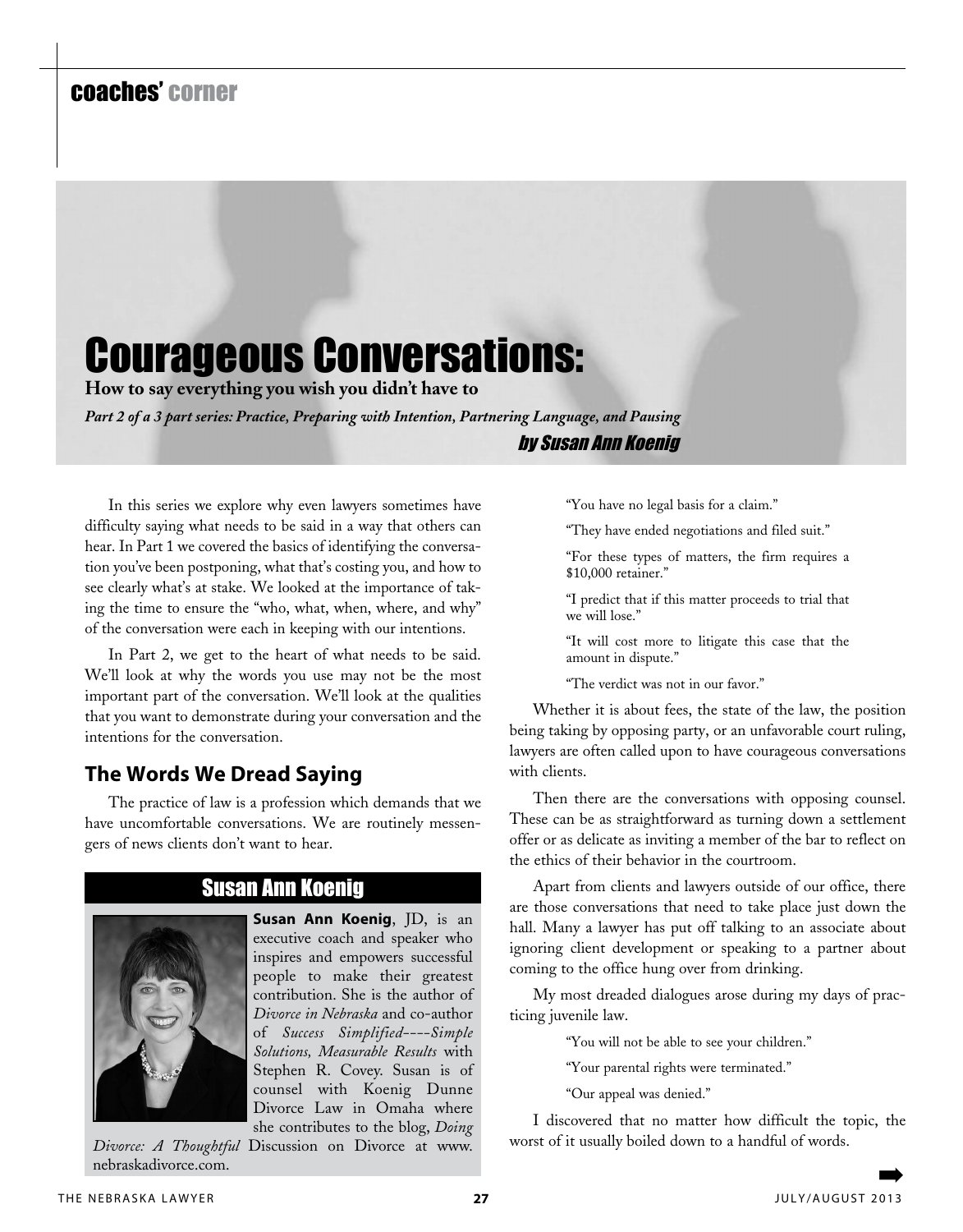#### **coaches' corner**

When I realized that I was capable of getting the toughest sentence out my mouth, I knew that I could figure out the rest. Today I recognize the value in getting clear about what I am most afraid of saying. When I see it is often just a few words, it doesn't seem quite as scary.

For lawyers who (dare I say?) can be at risk for large egos, being vulnerable and making apologies may be the last type of conversation they want to have. These, in fact, are often the simplest: I was wrong. I'm sorry. What can I do?

Still dreading saying those few words? Try writing them down and saying them out loud.

> "I'd like to revisit how my compensation is determined."

"I'm withdrawing from your case."

"Your performance is not meeting expectations."

The words that we have never spoken before are likely to be the ones that make us most anxious. If you are a seasoned litigator, certain client conversations are old hat. If you are new to managing or supervising others, personnel talks can be tough.

Have compassion for yourself if you notice that conversations which are easy for others are a challenge for you. It's often simply a matter of practice.

## **Avoiding "I'm Right/You're Wrong" Conversation**

When you prepare to have a conversation that really matters, consider your intentions. Lawyers very naturally go the place they know best: Being an advocate for their position.

If your intention is to be a zealous advocate, you'll want to study up on negotiation and litigation tactics. However, if want you seek is a meaningful dialogue, keep reading.

Like any other lawyer, I like to be right. Even better, I like other people to agree that I'm right. Being lawyers, we can always build an impressive case for why we are right. (Just ask your friends.) What I have learned, however, is that in that the harder I try to convince someone else that I'm right, the less they are listening and the more they are defending. Instead of being my client's ally or my paralegal's supportive boss, suddenly I become the enemy.

To have an authentic conversation, it is necessary to remove your lawyer hat of "I'm right/You're wrong." The minute you launch in that familiar direction of arguing your point you have ceased to have a conversation and have begun your oral argument. Save your brilliant advocacy for the courtroom.

The minute you begin making the other person wrong you have put them on the defensive. You are no longer on the same team. You are the offense. They are the defense. You keep attacking, they get protective and defend. It becomes a battle, not a conversation.

We all know that the "I'm right/You're wrong" conversations can go on for an eternity. Most of us have heard ourselves say, "I've had this conversation with them a thousand times!"

Get clear on your intention for the conversation, and make it something other than proving that you are right and the other person is wrong.

#### **What Matters More Than Words**

All of us can remember the words of some painful conversation from our past. There were those cruel words spoken to us as a child, and those thoughtless angry words that escaped our lips only to be regretted the moment they were uttered.

While the words we speak in a high stakes conversation are important, the reality is that how we are being is more important than the words themselves. Before launching into an important talk, reflect on the qualities you are willing to demonstrate in order for you to be your best.

Are you willing to be respectful, regardless of the behavior of the other person? Are you willing to be courageous, even if the conversation makes you anxious?

Are you willing to be compassionate, notwithstanding your judgments?

If you stay true to your intentions, you will speak with integrity no matter what happens on the other side of the conversation. The more you stay true to your best values and highest intentions, the greater the prospects that the other person will, too.

#### **Partnering Language**

So by now you have decided to have the conversation. You have decided the "Who, What, When, Where, and Why." You have practiced the dreaded words at the heart of the conversation. You have set your intention and chosen the qualities you are willing to demonstrate. Still not sure how to begin?

Knowing how to start these conversations is a hurdle that can easily be overcome with the use of partnering language. Inviting the other person to partner with you in the conversation allows you to start slowly.

Imagine how it feels to hear someone say, "We need to talk." Don't you immediately feel like you are in trouble of some sort? Compare this to, "Would you have time to help me look at something that's been on my mind?"

Notice that the latter invites the person to talk with you, rather than suggesting that you are going to talk at them. Rather than putting the other person on the defensive from the start, you send a message that you are open to listening to what they have to say.